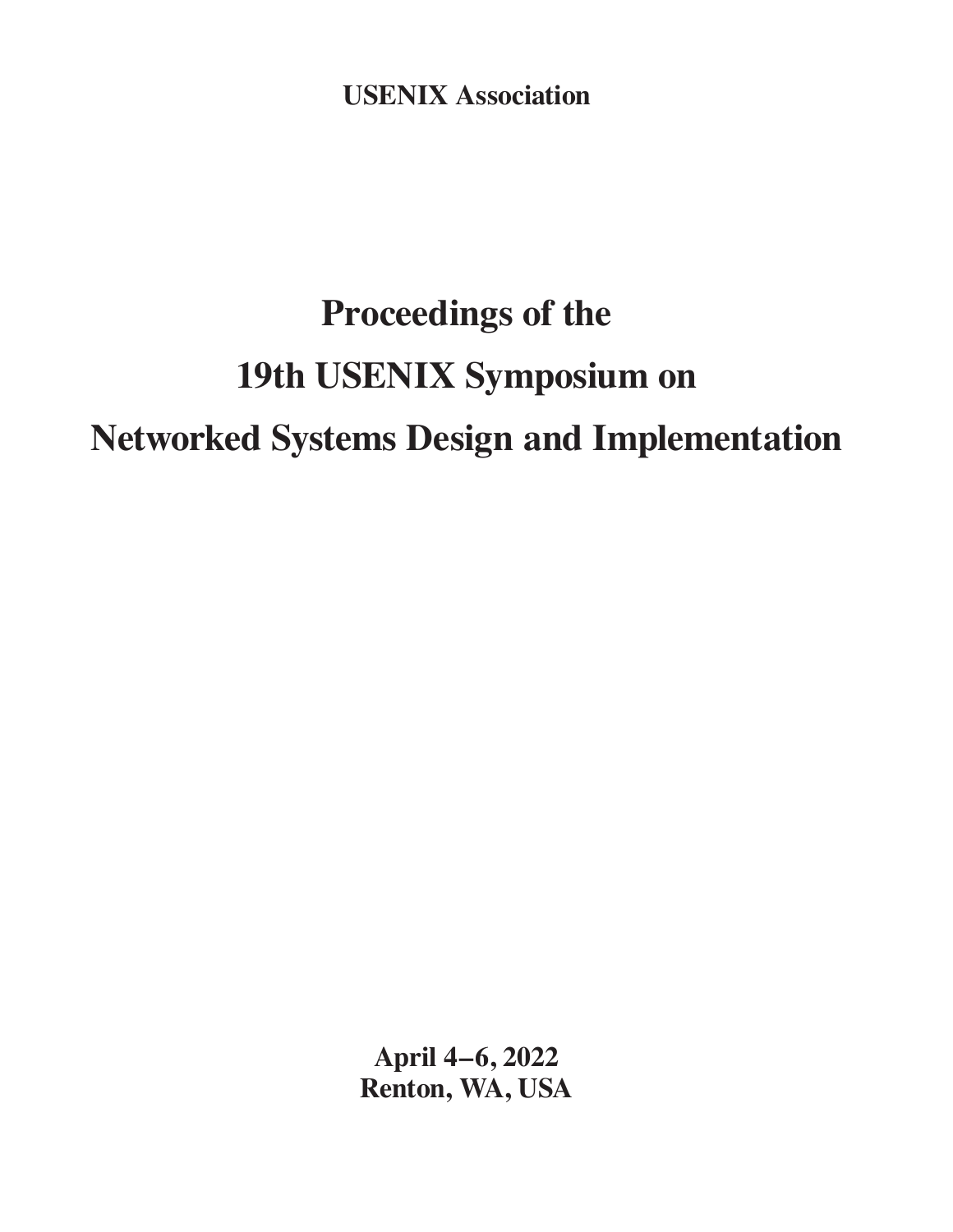## © 2022 by The USENIX Association

#### All Rights Reserved

This volume is published as a collective work. Rights to individual papers remain with the author or the author's employer. Permission is granted for the noncommercial reproduction of the complete work for educational or research purposes. Permission is granted to print, primarily for one person's exclusive use, a single copy of these Proceedings. USENIX acknowledges all trademarks herein.

ISBN 978-1-939133-27-4